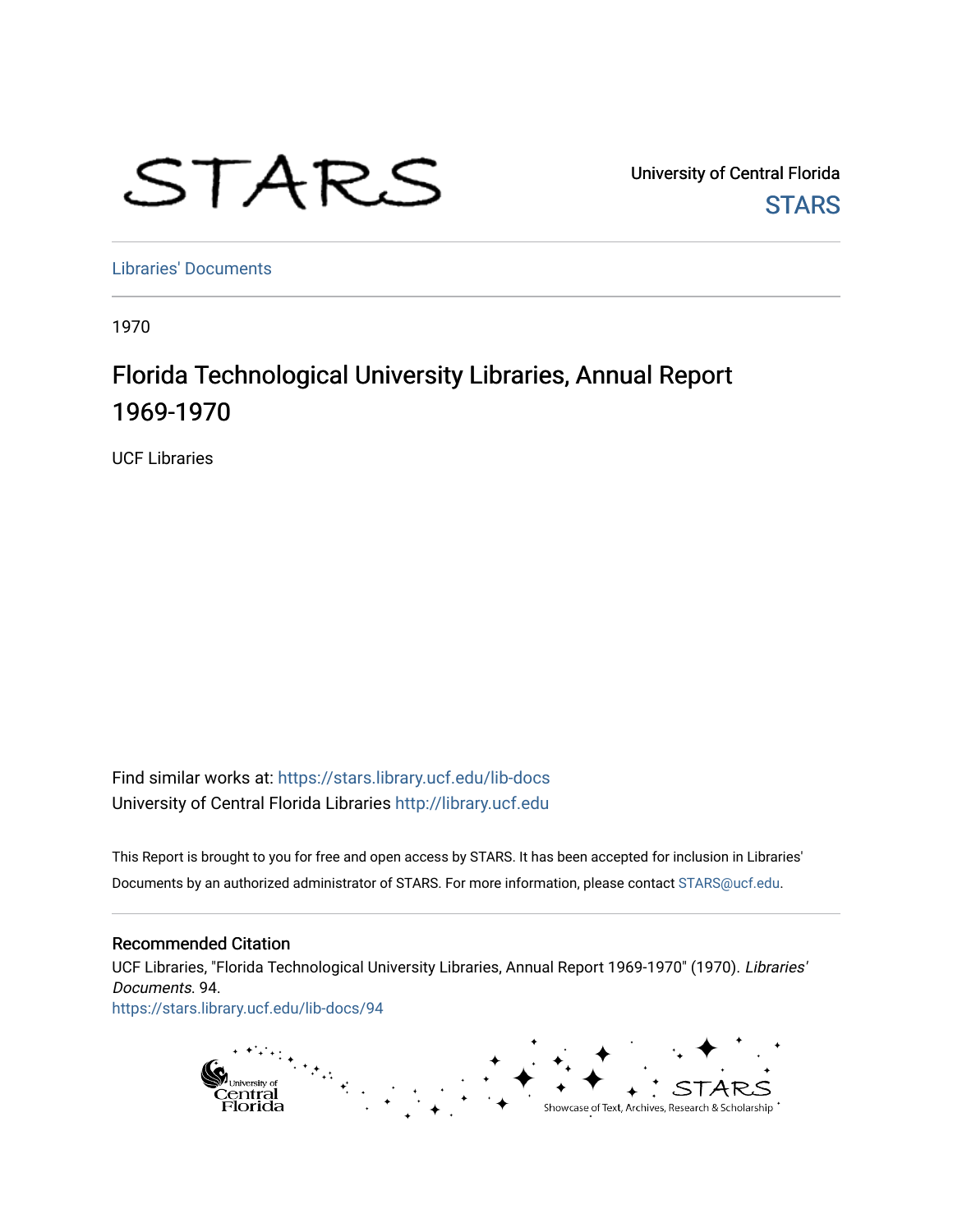#### MEMORANDUM

| To:      | Vice President C. B. Gambrell       |  |
|----------|-------------------------------------|--|
| From:    | L. W. Walker, Director of Libraries |  |
| Date:    | June 30, 1970                       |  |
| Subject: | Annual Report, 1969/70              |  |
|          |                                     |  |

# INTRODUCTION

The 1969/70 fiscal year has been another one of challenge, frustration and satisfaction for the staff of the University Library and the Depcrtment of Instructional Media. Many letters commending the staff for their work and cooperation have been received from students, faculty and administrative offices of the university.

### ORGANIZATION AND ACTIVITIES, 1969/70

The organizational structure has continued as last year, with three maior divisions in addition to the Director's office: Readers Services, Technical Services, and Instructional Media. A total of thirty-six full-time employees, just three more than last year, provided services to the university community.

The maior activity of this division has continued to be providing the best possible service to the academic community within the limits of the resources of materials, dollars and people available to us. The brief discussion which follows will give an idea of the diversity of services provided.

## Instructional Media.

I i

As the campus and student body have grown, the activities of the Department of Instructional Media have increased at an even greater rate. The demand for media services, particularly graphics and classroom use of equipment, has increased by more than 500% over last year. Graphic design work has included such diverse projects as cover designs for university publications, programs for events, flyers, booklets, brochures, certificates, diploma, art work for color photographic production, mops and official stationery. Photographic services have tncluded some 8000 color slides, 2900 feet of color motion pictures, 3500 negatives and 2700 photographic prints. Staff members have worked closely with the faculty and administration to provide a broad range of instructional services to enhance and enrich the instructional programs of the university. In addition, staff members have taught courses in Art and in Library Science.

following interviews of the plasticity and ancient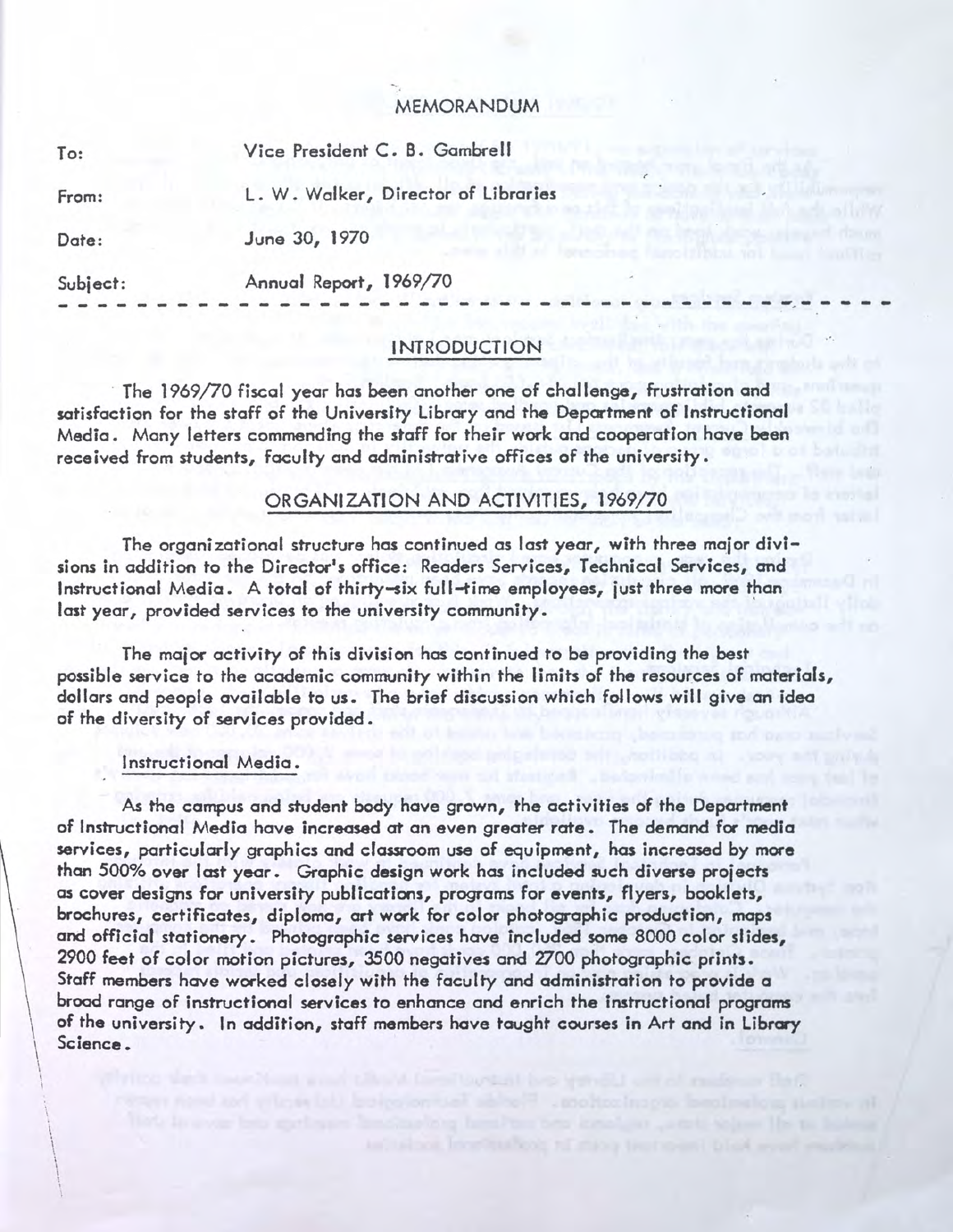As the fiscal year neared an end, the Department of Instructional Media assumed responsibility for the design and coordination of all official publications of the university. While the full implications of this new function are not known, it is certain to place a much heavier work load on the staff, particularly in graphics, and result in an even more critical need for additional personnel in this area.

#### Readers Services •

 $3.623$ 

During the year, the Readers Services area has continued its high level of service to the students and faculty of the university. In addition to answering some 7000 reference questions, and circulating more than 46, 000 books, Readers Services personnel have compiled 52 separate bibliographies and handled some 1400 interlibrary loon transactions. The bi-weekly Current Awareness List issued by the Reference Department has been distributed to a large group of persons outside the university in addition to our own faculty and staff. The reception of the Current Awareness List has been gratifying, and many letters of commendation have been received from recipients. Of particular note was a letter from the Chancellor, commending the staff, and recommending a wider circulation.

During the year, a computer based circulation system was developed. Beginning in December 1969, all circulation records have been maintained on the computer, with daily listings of the various transactions. Work is progressing on an improved system, and on the compilation of statistical information from circulation records.

#### Technical Services.

Although severely handicapped by inadequate staff and space, the Technical Services area has purchased, processed and added to the shelves some 20,000 new volumes during the year. In addition, the cataloging backlog of some 9,000 volumes at the end of last year has been eliminated. Requests for new books have far outstripped the library's financial resources during the year, and some  $7,000$  requests are being held for ordering when next year's funds become available.

Personnel in Technical Services have continued to work closely with the Information Systems Division in developing a total system for handling library operations utilizing the computer. Cataloging data for all books in the library are now stored on magnetic tape, and beginning in October 1969, catalog cards have been printed by the computer printer. Since October, more than 250, 000 cards have been printed and filed in the catalog. Work is progressing now on incorporation of acquisitions and serials records Into the computer based system.

#### General.

Staff members in the Library and Instructional Media have continued their activity in various professional organizations. Florida Technological University has been represented at all major state, regional and national professional meetings and several staff members have held important posts in professional societies.